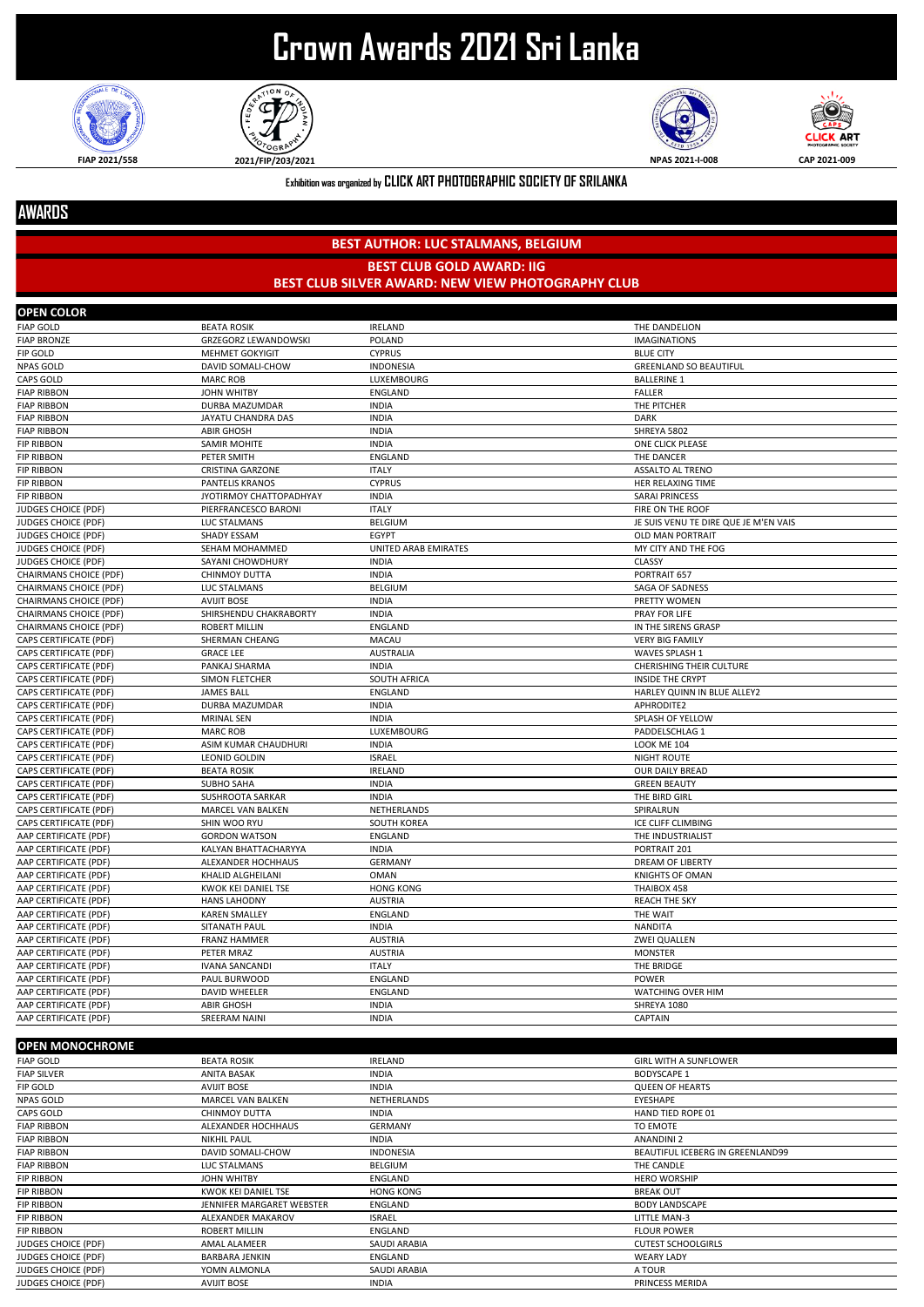| <b>JUDGES CHOICE (PDF)</b>    | SHIRSHENDU CHAKRABORTY      | <b>INDIA</b>                | ELEGANCY                       |
|-------------------------------|-----------------------------|-----------------------------|--------------------------------|
| <b>CHAIRMANS CHOICE (PDF)</b> | KALYAN BHATTACHARYYA        | <b>INDIA</b>                | <b>FIGURE 3</b>                |
| <b>CHAIRMANS CHOICE (PDF)</b> | SITANATH PAUL               | <b>INDIA</b>                | MEGHNA                         |
| <b>CHAIRMANS CHOICE (PDF)</b> | <b>ANITA BASAK</b>          | <b>INDIA</b>                | <b>OBSERVERS</b>               |
| <b>CHAIRMANS CHOICE (PDF)</b> | <b>GEORGE BALADAKIS</b>     | GREECE                      | <b>TELLING STORIES 5216</b>    |
| <b>CHAIRMANS CHOICE (PDF)</b> | <b>ELISARDO MINKS</b>       | <b>CHILE</b>                | <b>BODEGON</b>                 |
| CAPS CERTIFICATE (PDF)        | <b>GORDON WATSON</b>        | <b>ENGLAND</b>              | <b>REMEMBERING</b>             |
| CAPS CERTIFICATE (PDF)        | <b>SIMON FLETCHER</b>       | <b>SOUTH AFRICA</b>         | <b>UNDER THE MILKY WAY</b>     |
| CAPS CERTIFICATE (PDF)        | <b>BEATA ROSIK</b>          | <b>IRELAND</b>              | IN THE WEB                     |
| CAPS CERTIFICATE (PDF)        | <b>ABHIJIT PAL</b>          | <b>INDIA</b>                | <b>ENGROSSED</b>               |
| CAPS CERTIFICATE (PDF)        | PAUL BURWOOD                | <b>ENGLAND</b>              | <b>CURVES AND ANGLES</b>       |
| CAPS CERTIFICATE (PDF)        | PETER BALANTIC              | SLOVENIA                    | <b>FOGGY MORNING</b>           |
| <b>CAPS CERTIFICATE (PDF)</b> | <b>LUIGI CARRIERI</b>       | <b>ITALY</b>                | RUGBY 01                       |
| CAPS CERTIFICATE (PDF)        | <b>SUBRATA BYSACK</b>       | <b>INDIA</b>                | <b>DOWN THEY COME</b>          |
| CAPS CERTIFICATE (PDF)        | <b>SHADY ESSAM</b>          | <b>EGYPT</b>                | <b>DOMINOES</b>                |
| <b>CAPS CERTIFICATE (PDF)</b> | <b>DAO TIEN DAT</b>         | <b>VIETNAM</b>              | <b>FRIENDS NO 2</b>            |
| CAPS CERTIFICATE (PDF)        | <b>MARCEL VAN BALKEN</b>    | NETHERLANDS                 | <b>LONELYBIKER</b>             |
| <b>CAPS CERTIFICATE (PDF)</b> | <b>NYI THIKE AUNG</b>       | <b>SOUTH KOREA</b>          | THE PEOPLE                     |
| CAPS CERTIFICATE (PDF)        | SEHAM MOHAMMED              | <b>UNITED ARAB EMIRATES</b> | <b>BLACK AND WHITE</b>         |
| CAPS CERTIFICATE (PDF)        | <b>MARCEL VAN BALKEN</b>    | NETHERLANDS                 | QUICKSTEP                      |
| <b>CAPS CERTIFICATE (PDF)</b> | <b>ROBERT MILLIN</b>        | <b>ENGLAND</b>              | <b>DEMURE LOOKS</b>            |
| AAP CERTIFICATE (PDF)         | <b>BASAVARAJ M</b>          | <b>INDIA</b>                | <b>LAST PUFF</b>               |
| AAP CERTIFICATE (PDF)         | PIERFRANCESCO BARONI        | <b>ITALY</b>                | LA SCALA                       |
| AAP CERTIFICATE (PDF)         | <b>VINCENZO DI PANFILO</b>  | <b>ITALY</b>                | <b>WARRIORS HILL</b>           |
| AAP CERTIFICATE (PDF)         | PETER SMITH                 | <b>ENGLAND</b>              | <b>NOT HAPPY</b>               |
| AAP CERTIFICATE (PDF)         | PAUL THOMPSON               | <b>AUSTRALIA</b>            | PEARLS AND SILK                |
| AAP CERTIFICATE (PDF)         | <b>NGOC VAN NGUYEN</b>      | <b>VIETNAM</b>              | <b>BEAUTY OF CHAM GIRL</b>     |
| AAP CERTIFICATE (PDF)         | KWOK KEI DANIEL TSE         | <b>HONG KONG</b>            | <b>TWO BICYCLE</b>             |
| AAP CERTIFICATE (PDF)         | SADIQUR RAHMAN              | <b>INDIA</b>                | <b>TEACHER AND STUDENTS BW</b> |
| AAP CERTIFICATE (PDF)         | PIETRO BUGLI                | <b>ITALY</b>                | <b>HAFLINGERS 2</b>            |
| AAP CERTIFICATE (PDF)         | <b>DURBA MAZUMDAR</b>       | <b>INDIA</b>                | THE ORANGES                    |
| AAP CERTIFICATE (PDF)         | <b>MARC ROB</b>             | LUXEMBOURG                  | POSE ARTISTIQUE, BW            |
| AAP CERTIFICATE (PDF)         | <b>NIKHIL PAUL</b>          | <b>INDIA</b>                | <b>UNVEIL EYES</b>             |
| AAP CERTIFICATE (PDF)         | <b>GRZEGORZ LEWANDOWSKI</b> | POLAND                      | <b>WINDING ROADS</b>           |
| AAP CERTIFICATE (PDF)         | ALTA OOSTHUIZEN             | <b>SOUTH AFRICA</b>         | <b>I AM THE BOSS</b>           |
| AAP CERTIFICATE (PDF)         | SANTOSH DAS                 | <b>NEPAL</b>                | FIGURE STUDY 005               |
|                               |                             |                             |                                |

| <b>ACCEPTANCES</b>       |                     |                                |                        |
|--------------------------|---------------------|--------------------------------|------------------------|
| <b>NAME</b>              | <b>COUNTRY</b>      | <b>IMAGE TITLE</b>             | <b>SECTION</b>         |
| <b>ABHIJIT DAS</b>       | <b>INDIA</b>        | CONTEMPLATION                  | OPEN COLOR             |
| <b>ABHIJIT PAL</b>       | <b>INDIA</b>        | <b>ENGROSSED</b>               | OPEN MONOCHROME        |
| <b>ABIR GHOSH</b>        | <b>INDIA</b>        | SHREYA 5802                    | OPEN COLOR             |
| <b>ABIR GHOSH</b>        | <b>INDIA</b>        | SHREYA 1080                    | OPEN COLOR             |
| <b>ABIR GHOSH</b>        | <b>INDIA</b>        | SABNAM 8420                    | <b>OPEN COLOR</b>      |
| <b>ABIR GHOSH</b>        | <b>INDIA</b>        | SHREYA 8517                    | OPEN COLOR             |
| <b>ABIR GHOSH</b>        | <b>INDIA</b>        | FIGURE STUDY 7301              | OPEN MONOCHROME        |
| <b>ABIR GHOSH</b>        | <b>INDIA</b>        | SABNAM 8359                    | OPEN MONOCHROME        |
| <b>ABIR GHOSH</b>        | <b>INDIA</b>        | SHARMI 9992                    | <b>OPEN MONOCHROME</b> |
| <b>ABIR GHOSH</b>        | <b>INDIA</b>        | MOUMITA 7686                   | OPEN MONOCHROME        |
| ALEXANDER HOCHHAUS       | <b>GERMANY</b>      | <b>CLOUDED</b>                 | OPEN COLOR             |
| ALEXANDER HOCHHAUS       | <b>GERMANY</b>      | <b>DREAM OF LIBERTY</b>        | OPEN COLOR             |
| ALEXANDER HOCHHAUS       | <b>GERMANY</b>      | <b>SHOETIME</b>                | <b>OPEN COLOR</b>      |
| ALEXANDER HOCHHAUS       | <b>GERMANY</b>      | TO EMOTE                       | OPEN MONOCHROME        |
| ALEXANDER MAKAROV        | <b>ISRAEL</b>       | LITTLE MAN-3                   | OPEN MONOCHROME        |
| ALEXANDER MAKAROV        | <b>ISRAEL</b>       | <b>RACES</b>                   | OPEN MONOCHROME        |
| ALTA OOSTHUIZEN          | SOUTH AFRICA        | MY ANGEL'S WATCHING OVER ME    | OPEN COLOR             |
| ALTA OOSTHUIZEN          | SOUTH AFRICA        | I AM THE BOSS                  | OPEN MONOCHROME        |
| <b>AMAL ALAMEER</b>      | <b>SAUDI ARABIA</b> | <b>CUTEST SCHOOLGIRLS</b>      | OPEN MONOCHROME        |
| <b>AMAL ALAMEER</b>      | <b>SAUDI ARABIA</b> | <b>FRUIT CROWN</b>             | OPEN MONOCHROME        |
| ANGELA POGGIONI          | <b>USA</b>          | <b>LIGHT DANCE</b>             | OPEN COLOR             |
| ANGELA POGGIONI          | <b>USA</b>          | <b>EVENING AT THE RIVER</b>    | OPEN MONOCHROME        |
| <b>ANICA ZUPUNSKI</b>    | SERBIA              | HIGHLIGHT                      | OPEN MONOCHROME        |
| ANIRBAN CHAKRABARTI      | <b>INDIA</b>        | <b>MELANIA</b>                 | OPEN COLOR             |
| ANIRBAN CHAKRABARTI      | <b>INDIA</b>        | MALAKAR                        | OPEN COLOR             |
| <b>ANITA BASAK</b>       | <b>INDIA</b>        | <b>KRISHNA</b>                 | OPEN COLOR             |
| <b>ANITA BASAK</b>       | <b>INDIA</b>        | APSARA                         | OPEN COLOR             |
| <b>ANITA BASAK</b>       | <b>INDIA</b>        | <b>RED BEADS</b>               | OPEN COLOR             |
| <b>ANITA BASAK</b>       | <b>INDIA</b>        | <b>OBSERVERS</b>               | OPEN MONOCHROME        |
| <b>ANITA BASAK</b>       | <b>INDIA</b>        | <b>BODYSCAPE 1</b>             | OPEN MONOCHROME        |
| <b>ANITA BASAK</b>       | <b>INDIA</b>        | <b>BLACK PEARL</b>             | <b>OPEN MONOCHROME</b> |
| ANJU MISHRA              | <b>INDIA</b>        | WAH TAJ                        | OPEN MONOCHROME        |
| <b>ANTONELLA TOMASSI</b> | <b>ITALY</b>        | <b>OANA</b>                    | OPEN COLOR             |
| <b>ANTONELLA TOMASSI</b> | <b>ITALY</b>        | <b>SOLITARY HOUSE</b>          | <b>OPEN COLOR</b>      |
| <b>ANTONELLA TOMASSI</b> | <b>ITALY</b>        | THE BOY ASLEEP ON THE SIDEWALK | OPEN MONOCHROME        |
| ASIM KUMAR CHAUDHURI     | <b>INDIA</b>        | <b>ASTONISHED 3</b>            | OPEN COLOR             |
| ASIM KUMAR CHAUDHURI     | <b>INDIA</b>        | <b>LOOK ME 104</b>             | OPEN COLOR             |
| <b>AVIJIT BOSE</b>       | <b>INDIA</b>        | PRETTY WOMEN                   | OPEN COLOR             |
| <b>AVIJIT BOSE</b>       | <b>INDIA</b>        | THE PAIN OF THE CROSS          | OPEN COLOR             |
| <b>AVIJIT BOSE</b>       | <b>INDIA</b>        | <b>CLOWN MOLLY</b>             | OPEN COLOR             |
| <b>AVIJIT BOSE</b>       | <b>INDIA</b>        | <b>TWIN BROTHERS 20</b>        | OPEN MONOCHROME        |
| <b>AVIJIT BOSE</b>       | <b>INDIA</b>        | PRINCESS MERIDA                | OPEN MONOCHROME        |
| <b>AVIJIT BOSE</b>       | <b>INDIA</b>        | <b>QUEEN OF HEARTS</b>         | OPEN MONOCHROME        |
| <b>BARBARA JENKIN</b>    | ENGLAND             | HIDE IN THE TULIP              | OPEN COLOR             |
| <b>BARBARA JENKIN</b>    | ENGLAND             | <b>GAINSBOROUGH GOLD</b>       | OPEN COLOR             |
| <b>BARBARA JENKIN</b>    | <b>ENGLAND</b>      | <b>ACROBATIC DUO</b>           | OPEN MONOCHROME        |
| <b>BARBARA JENKIN</b>    | ENGLAND             | PENSIVE SIRENNA                | OPEN MONOCHROME        |
| <b>BARBARA JENKIN</b>    | ENGLAND             | <b>WEARY LADY</b>              | OPEN MONOCHROME        |
| <b>BASAVARAJ M</b>       | <b>INDIA</b>        | <b>LAST PUFF</b>               | OPEN MONOCHROME        |
| <b>BEATA ROSIK</b>       | <b>IRELAND</b>      | THE DANDELION                  | OPEN COLOR             |
| <b>BEATA ROSIK</b>       | <b>IRELAND</b>      | ARIADNE S THREAD KONKURSY      | OPEN COLOR             |
| <b>BEATA ROSIK</b>       | <b>IRELAND</b>      | OUR DAILY BREAD                | OPEN COLOR             |
| <b>BEATA ROSIK</b>       | <b>IRELAND</b>      | <b>VIOLINIST</b>               | OPEN COLOR             |
| <b>BEATA ROSIK</b>       | <b>IRELAND</b>      | <b>GIRL WITH A SUNFLOWER</b>   | OPEN MONOCHROME        |
| <b>BEATA ROSIK</b>       | <b>IRELAND</b>      | THE SHELL                      | OPEN MONOCHROME        |
| <b>BEATA ROSIK</b>       | <b>IRELAND</b>      | IN THE WEB                     | OPEN MONOCHROME        |
| <b>BIPLAB ROY</b>        | <b>INDIA</b>        | <b>TARGET VIGOROUSLY</b>       | OPEN MONOCHROME        |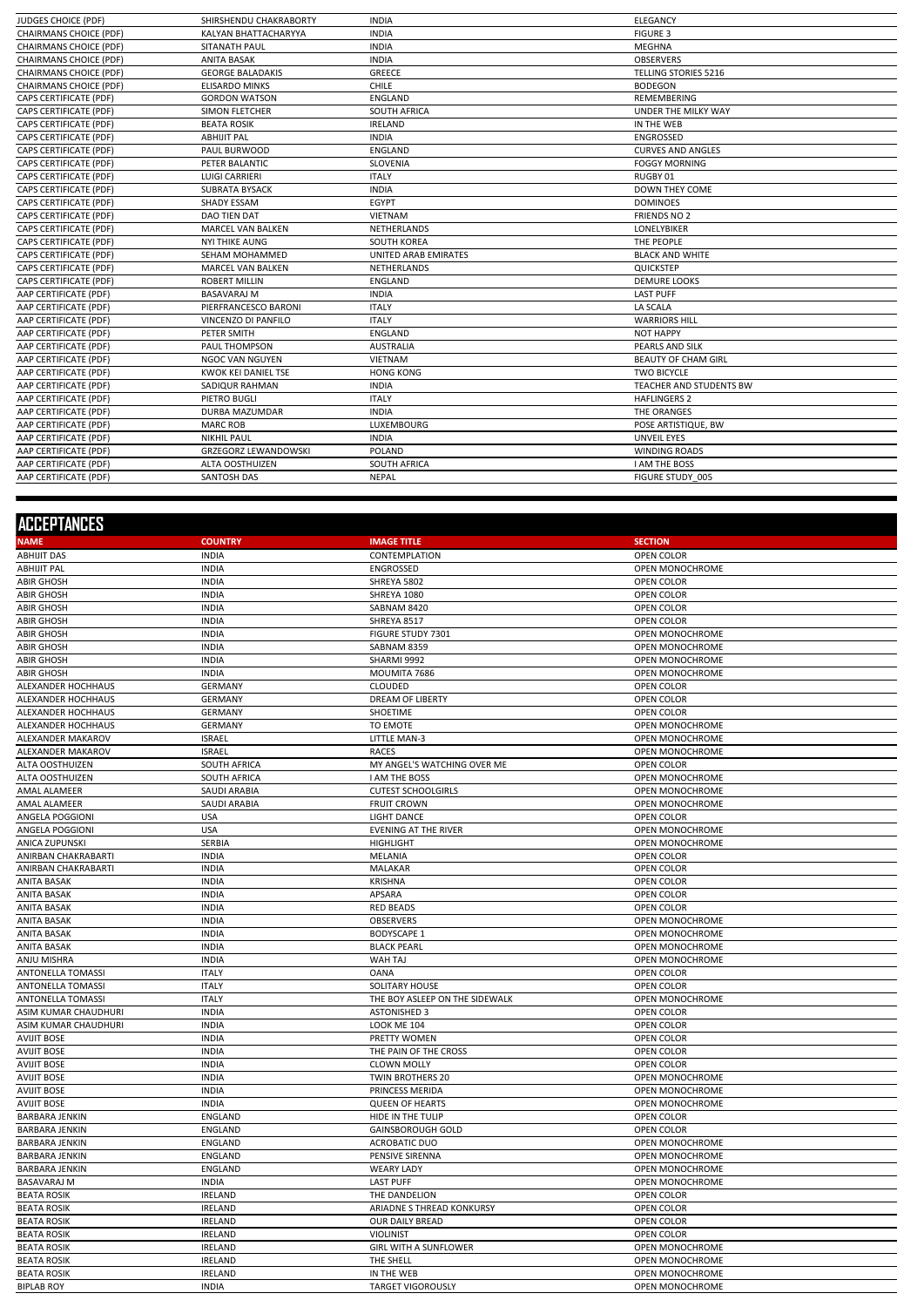|                                                        | <b>ENGLAND</b>                       | <b>MIRROR MIRROR</b>                                    | OPEN COLOR                    |
|--------------------------------------------------------|--------------------------------------|---------------------------------------------------------|-------------------------------|
| <b>BRIAN TROUT</b>                                     | <b>ENGLAND</b>                       | THE PENITENT MAN                                        | OPEN COLOR                    |
| <b>BRIAN TROUT</b>                                     | ENGLAND                              | <b>ALMOST HOME</b>                                      | OPEN MONOCHROME               |
| <b>CAROL HYETT</b>                                     | ENGLAND                              | LOOKING DOWN INTO THE LIBRARY                           | OPEN COLOR                    |
| <b>CAROL HYETT</b>                                     | <b>ENGLAND</b>                       | <b>EUROPEAN EAGLE OWL</b>                               | OPEN COLOR                    |
| <b>CAROL HYETT</b>                                     | ENGLAND                              | THE LOOK                                                | OPEN MONOCHROME               |
| <b>CAROLE BROWN</b>                                    | <b>ENGLAND</b>                       | MILKY WAY TABONAL NEGRO                                 | <b>OPEN COLOR</b>             |
| <b>CATHERINE BUSHE</b>                                 | <b>IRELAND</b>                       | THE LONESOME RUNNER                                     | OPEN MONOCHROME               |
| <b>CATHERINE BUSHE</b>                                 | <b>IRELAND</b>                       | <b>BACK TO BACK</b>                                     | OPEN MONOCHROME               |
| <b>CATHERINE BUSHE</b>                                 | <b>IRELAND</b>                       | DARKNESS AND LIGHT                                      | OPEN MONOCHROME               |
| <b>CÉDRIC MEURISSE</b>                                 | <b>FRANCE</b>                        | HAFENCITY DEPARTURE                                     | OPEN COLOR                    |
| <b>CÉDRIC MEURISSE</b>                                 | <b>FRANCE</b>                        | LES AMOUREUX DU PORT                                    | OPEN COLOR                    |
| <b>CÉDRIC MEURISSE</b>                                 | <b>FRANCE</b>                        | <b>CHOEUR OUVERT</b>                                    | <b>OPEN MONOCHROME</b>        |
| CHAU YUK FUNG                                          | <b>HONG KONG</b>                     | DANCING 35                                              | OPEN COLOR                    |
| <b>CHAU YUK FUNG</b>                                   | <b>HONG KONG</b>                     | <b>LADY 102</b>                                         | OPEN COLOR                    |
| CHAU YUK FUNG                                          | <b>HONG KONG</b>                     | SEX GIRL 325<br>PORTRAIT 660                            | OPEN MONOCHROME               |
| <b>CHINMOY DUTTA</b><br><b>CHINMOY DUTTA</b>           | <b>INDIA</b><br><b>INDIA</b>         | PORTRAIT 657                                            | OPEN COLOR<br>OPEN COLOR      |
| <b>CHINMOY DUTTA</b>                                   | <b>INDIA</b>                         | PORTRAIT 656                                            | OPEN COLOR                    |
| <b>CHINMOY DUTTA</b>                                   | <b>INDIA</b>                         | PORTRAIT 661                                            | OPEN COLOR                    |
| CHINMOY DUTTA                                          | <b>INDIA</b>                         | PORTRAIT 653                                            | OPEN MONOCHROME               |
| <b>CHINMOY DUTTA</b>                                   | <b>INDIA</b>                         | HAND TIED ROPE 01                                       | OPEN MONOCHROME               |
| <b>CLAUDIA DIETL</b>                                   | <b>GERMANY</b>                       | LILA BLUEMCHEN                                          | OPEN COLOR                    |
| <b>CRISTINA GARZONE</b>                                | <b>ITALY</b>                         | SAINT GEORGE CHURCH                                     | OPEN COLOR                    |
| <b>CRISTINA GARZONE</b>                                | <b>ITALY</b>                         | <b>ASSALTO AL TRENO</b>                                 | OPEN COLOR                    |
| <b>CRISTINA GARZONE</b>                                | <b>ITALY</b>                         | KARO VILLAGE 20                                         | OPEN COLOR                    |
| <b>CRISTINA GARZONE</b>                                | <b>ITALY</b>                         | IL VASAIO                                               | OPEN MONOCHROME               |
| <b>DANILO LESJAK</b>                                   | SLOVENIA                             | <b>SKI TOUR ON VOGEL</b>                                | OPEN COLOR                    |
| DANILO LESJAK                                          | SLOVENIA                             | SAINT THOMAS VRSNIK                                     | OPEN COLOR                    |
| <b>DANILO LESJAK</b>                                   | SLOVENIA                             | LARCHES IN THE SNOW                                     | <b>OPEN MONOCHROME</b>        |
| DANILO LESJAK                                          | SLOVENIA                             | SMOKE ON THE STATION                                    | <b>OPEN MONOCHROME</b>        |
| DAO TIEN DAT                                           | VIETNAM                              | A PLACE LEFT TO RETURN                                  | OPEN COLOR                    |
| <b>DAO TIEN DAT</b>                                    | <b>VIETNAM</b>                       | SPIRITUALITY NO 2                                       | OPEN COLOR                    |
| DAO TIEN DAT                                           | <b>VIETNAM</b>                       | THE ECHO OF ORIGINAL                                    | OPEN MONOCHROME               |
| <b>DAO TIEN DAT</b>                                    | <b>VIETNAM</b>                       | <b>DEEPLY WORRY NO 2</b>                                | OPEN MONOCHROME               |
| DAO TIEN DAT                                           | VIETNAM                              | FRIENDS NO 2                                            | OPEN MONOCHROME               |
| DARREN PULLMAN                                         | <b>ENGLAND</b>                       | TIPPLE                                                  | OPEN COLOR                    |
| DAVID SOMALI-CHOW                                      | <b>INDONESIA</b>                     | <b>GREENLAND SO BEAUTIFUL</b>                           | OPEN COLOR                    |
| DAVID SOMALI-CHOW                                      | <b>INDONESIA</b>                     | BEAUTIFUL ICEBERG IN GREENLAND99                        | OPEN MONOCHROME               |
| <b>DAVID SPINKS</b>                                    | SCOTLAND                             | SUNSHINE AND SHOWERS                                    | OPEN COLOR                    |
| <b>DAVID SPINKS</b>                                    | SCOTLAND                             | <b>FINISHING TOUCH</b>                                  | OPEN MONOCHROME               |
| <b>DAVID SPINKS</b>                                    | SCOTLAND                             | THE BEACH                                               | OPEN MONOCHROME               |
| <b>DAVID WHEELER</b>                                   | <b>ENGLAND</b>                       | THE PAPER HAT                                           | OPEN COLOR                    |
| DAVID WHEELER                                          | ENGLAND                              | THE RAILWAYMEN                                          | OPEN COLOR                    |
| <b>DAVID WHEELER</b>                                   | <b>ENGLAND</b>                       | <b>WATCHING OVER HIM</b>                                | OPEN COLOR                    |
| <b>DAVID WHEELER</b>                                   | ENGLAND                              | <b>READY TO GO</b>                                      | OPEN MONOCHROME               |
| <b>DAVID WHEELER</b>                                   | <b>ENGLAND</b>                       | <b>WAITING FOR FRIENDS</b>                              | OPEN MONOCHROME               |
| <b>DAVID WHEELER</b>                                   | <b>ENGLAND</b>                       | NOT GOOD ENOUGH                                         | OPEN MONOCHROME               |
| DIK SEN NGU                                            | MALAYSIA                             | <b>MY PREY 6977</b>                                     | OPEN COLOR                    |
| DO TRONG DANH                                          | <b>VIETNAM</b>                       | <b>SAD EYES</b>                                         | OPEN MONOCHROME               |
| DO TRONG DANH                                          | VIETNAM                              | COME TO THE SEA                                         | OPEN MONOCHROME               |
| DURBA MAZUMDAR                                         | <b>INDIA</b>                         | APHRODITE2                                              | OPEN COLOR                    |
| <b>DURBA MAZUMDAR</b>                                  | <b>INDIA</b>                         | THE PITCHER                                             | OPEN COLOR                    |
| DURBA MAZUMDAR                                         | <b>INDIA</b>                         | PASSIONATE                                              | OPEN COLOR                    |
| DURBA MAZUMDAR                                         | <b>INDIA</b>                         | THE APPLES                                              | OPEN COLOR                    |
| DURBA MAZUMDAR                                         | <b>INDIA</b>                         | THE STRANGER                                            | OPEN MONOCHROME               |
| DURBA MAZUMDAR                                         | <b>INDIA</b>                         | THE ORANGES                                             | OPEN MONOCHROME               |
| <b>DURBA MAZUMDAR</b><br>DURBA MAZUMDAR                | <b>INDIA</b>                         | HOPE                                                    | <b>OPEN MONOCHROME</b>        |
|                                                        | <b>INDIA</b>                         | THE WHITE                                               | OPEN MONOCHROME               |
|                                                        |                                      | <b>BODEGON</b>                                          |                               |
| <b>ELISARDO MINKS</b>                                  | <b>CHILE</b>                         |                                                         | OPEN MONOCHROME               |
| <b>EMIRO ALBIANI</b>                                   | <b>ITALY</b>                         | UN GATTO PER AMICO                                      | OPEN COLOR                    |
| <b>ERIC CAUSSE</b>                                     | <b>FRANCE</b>                        | <b>HERD OF HORSES 8</b>                                 | OPEN COLOR                    |
| <b>ERIC CAUSSE</b>                                     | <b>FRANCE</b>                        | WRS 6                                                   | OPEN COLOR                    |
| <b>ERIC CAUSSE</b>                                     | <b>FRANCE</b>                        | <b>COLOR DAB</b>                                        | OPEN COLOR                    |
| <b>ERIC CAUSSE</b>                                     | <b>FRANCE</b>                        | RENVERSE                                                | <b>OPEN COLOR</b>             |
| <b>ERIC CAUSSE</b>                                     | <b>FRANCE</b>                        | <b>ESQUIMAUTAGE NB</b>                                  | OPEN MONOCHROME               |
| <b>ESZTER EMESE LAZAR</b><br><b>ESZTER EMESE LAZAR</b> | GREECE<br>GREECE                     | THE MONK<br><b>JANNIS</b>                               | OPEN COLOR<br>OPEN MONOCHROME |
| EVGENIA (JENNY) GIAGTANTZIDOU ANDREAD GREECE           |                                      | ELLI                                                    | OPEN MONOCHROME               |
| <b>FERENC MOLNAR</b>                                   | <b>HUNGARY</b>                       | MASTER AND HIS CREATION                                 | OPEN MONOCHROME               |
| FERNANDO LUIGI LUCIANETTI                              | <b>ITALY</b>                         | FREE BEACH                                              | OPEN COLOR                    |
| FERNANDO LUIGI LUCIANETTI                              | <b>ITALY</b>                         | THE STORM                                               | OPEN COLOR                    |
| <b>FRANCOIS VENTER</b>                                 | <b>SOUTH AFRICA</b>                  | DE KELDERS SUNSET                                       | OPEN COLOR                    |
| <b>FRANZ HAMMER</b>                                    | <b>AUSTRIA</b>                       | GEDANKENVERLOREN                                        | OPEN COLOR                    |
| <b>FRANZ HAMMER</b>                                    | <b>AUSTRIA</b>                       | <b>ZWEI QUALLEN</b>                                     | OPEN COLOR                    |
| <b>GEORGE ATKINS</b>                                   | ENGLAND                              | OLD MAN OF THE SEA -STORM ERIC                          | OPEN COLOR                    |
| <b>GEORGE BALADAKIS</b>                                | GREECE                               | TRAINS BOY 161                                          | OPEN COLOR                    |
| <b>GEORGE BALADAKIS</b>                                | GREECE                               | <b>TELLING STORIES 5216</b>                             | OPEN MONOCHROME               |
| <b>GEORGE YIALLOURIS</b>                               | <b>CYPRUS</b>                        | MARTINA 08                                              | OPEN COLOR                    |
| <b>GEORGE YIALLOURIS</b>                               | <b>CYPRUS</b>                        | MARTINA 06                                              | OPEN COLOR                    |
| <b>GEORGE YIALLOURIS</b>                               | <b>CYPRUS</b>                        | <b>DERVISHES 05</b>                                     | OPEN MONOCHROME               |
| <b>GEORGE YIALLOURIS</b>                               | <b>CYPRUS</b>                        | <b>BLACK VELVET 04</b>                                  | OPEN MONOCHROME               |
| <b>GERDA HANEMAAIJER</b>                               | NETHERLANDS                          | <b>ENTREE BOIJMANS</b>                                  | OPEN COLOR                    |
| <b>GORDON WATSON</b>                                   | ENGLAND                              | ONE DAY MY SHIP WILL COME                               | OPEN COLOR                    |
| <b>GORDON WATSON</b>                                   | <b>ENGLAND</b>                       | THE INDUSTRIALIST                                       | OPEN COLOR                    |
| <b>GORDON WATSON</b>                                   | ENGLAND                              | <b>CROSSING THE RIVER</b>                               | OPEN MONOCHROME               |
| <b>GORDON WATSON</b>                                   | ENGLAND                              | REMEMBERING                                             | OPEN MONOCHROME               |
| <b>GORDON WATSON</b>                                   | <b>ENGLAND</b>                       | WINTER TREE AND BARN                                    | OPEN MONOCHROME               |
| <b>GOTTFRIED CATANIA</b>                               | MALTA                                | SIGGIEWI FJAKKOLI 2                                     | OPEN COLOR                    |
| <b>GOTTFRIED CATANIA</b>                               | MALTA                                | <b>SEAMSTRESS</b>                                       | OPEN COLOR                    |
| <b>GOTTFRIED CATANIA</b>                               | MALTA                                | CITY OF ARTS AND SCIENCES 20                            | OPEN COLOR                    |
| <b>GOTTFRIED CATANIA</b>                               | MALTA                                | CANARY WHARF ESCALATORS                                 | OPEN MONOCHROME               |
| <b>GOTTFRIED CATANIA</b>                               | MALTA                                | <b>STARSHIP CORRIDOR</b>                                | <b>OPEN MONOCHROME</b>        |
| <b>GOTTFRIED CATANIA</b>                               | MALTA                                | CITY OF ARTS AND SCIENCES 12<br><b>CREATIVE FIRE-2C</b> | OPEN MONOCHROME               |
| <b>GRACE LEE</b>                                       | <b>AUSTRALIA</b>                     |                                                         | OPEN COLOR                    |
| <b>GRACE LEE</b><br><b>GREGORY CHAN</b>                | <b>AUSTRALIA</b><br><b>AUSTRALIA</b> | WAVES SPLASH 1<br><b>NECK AND NECK</b>                  | OPEN COLOR<br>OPEN COLOR      |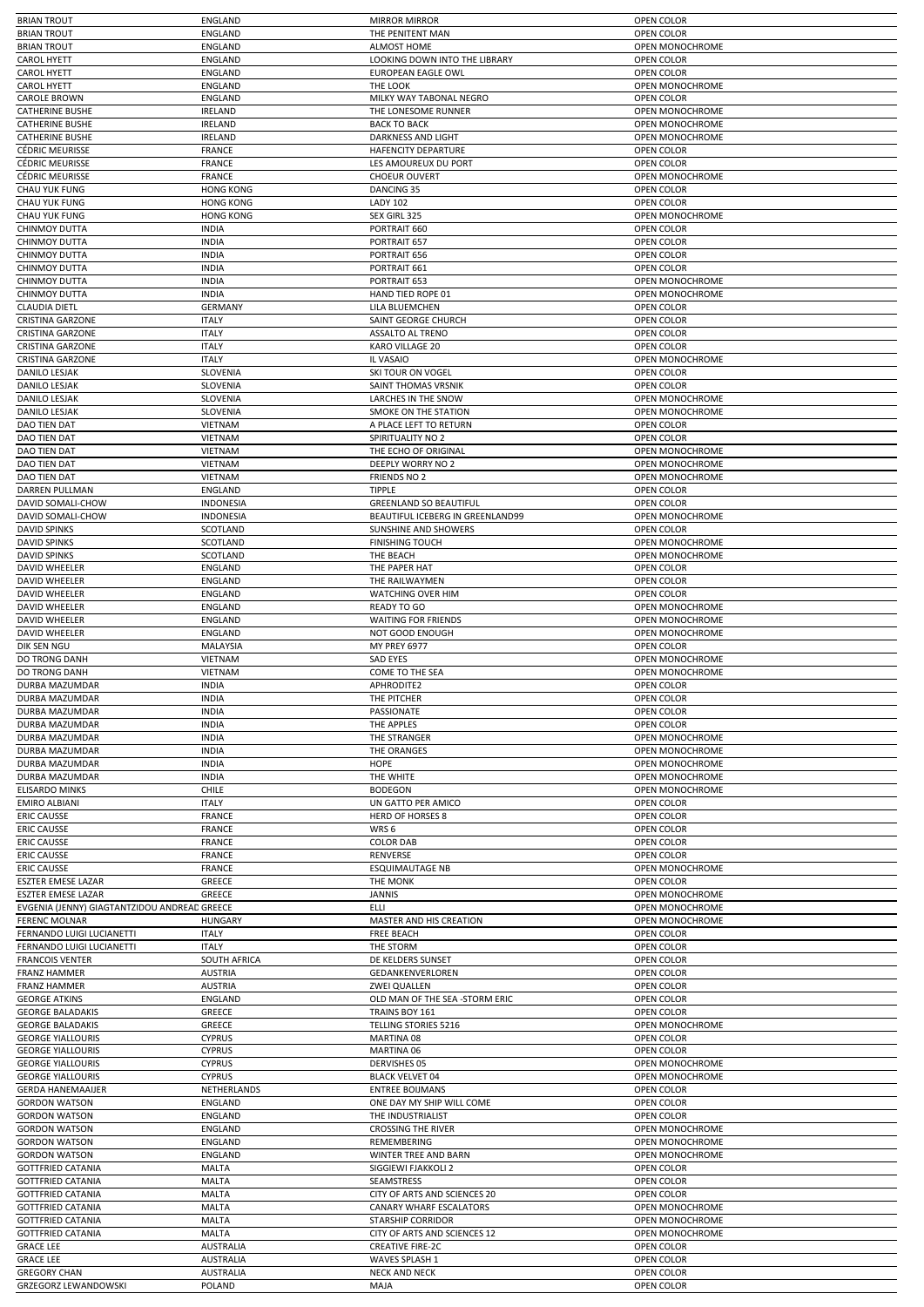|                                                                                                                                                                                                                                                                                                                                                                                                                                                                                                                                      | POLAND                       | <b>IMAGINATIONS</b>                        | OPEN COLOR                    |
|--------------------------------------------------------------------------------------------------------------------------------------------------------------------------------------------------------------------------------------------------------------------------------------------------------------------------------------------------------------------------------------------------------------------------------------------------------------------------------------------------------------------------------------|------------------------------|--------------------------------------------|-------------------------------|
| <b>GRZEGORZ LEWANDOWSKI</b>                                                                                                                                                                                                                                                                                                                                                                                                                                                                                                          | POLAND                       | <b>WINDING ROADS</b>                       | OPEN MONOCHROME               |
| <b>GRZEGORZ LEWANDOWSKI</b>                                                                                                                                                                                                                                                                                                                                                                                                                                                                                                          | POLAND                       | <b>SAFE DREAMS</b>                         | OPEN MONOCHROME               |
| <b>GYONGYI HIPSAGH</b>                                                                                                                                                                                                                                                                                                                                                                                                                                                                                                               | <b>HUNGARY</b>               | CLOSED                                     | <b>OPEN MONOCHROME</b>        |
| HAMID MOHAMMAD HOSSEIN ZADEH HASHEIRAN                                                                                                                                                                                                                                                                                                                                                                                                                                                                                               |                              | LINES REDS AND A MAN                       | OPEN COLOR                    |
| HAMID MOHAMMAD HOSSEIN ZADEH HASHEIRAN                                                                                                                                                                                                                                                                                                                                                                                                                                                                                               |                              | A BUILDING FULL OF LIFE                    | OPEN COLOR                    |
| HAMID MOHAMMAD HOSSEIN ZADEH HASHEIRAN                                                                                                                                                                                                                                                                                                                                                                                                                                                                                               |                              | <b>RAIN TIME</b>                           | OPEN MONOCHROME               |
| HANAN HASSAN AL-KHALIFA                                                                                                                                                                                                                                                                                                                                                                                                                                                                                                              | <b>BAHRAIN</b>               | IN EXHIBITION                              | OPEN COLOR                    |
| HANAN HASSAN AL-KHALIFA                                                                                                                                                                                                                                                                                                                                                                                                                                                                                                              | <b>BAHRAIN</b>               | ONE COVERED FORM YOUNG CHILDREN            | OPEN MONOCHROME               |
| HANAN HASSAN AL-KHALIFA                                                                                                                                                                                                                                                                                                                                                                                                                                                                                                              | <b>BAHRAIN</b>               | <b>ENDLESS</b>                             | OPEN MONOCHROME               |
| <b>HANS LAHODNY</b>                                                                                                                                                                                                                                                                                                                                                                                                                                                                                                                  | <b>AUSTRIA</b>               | <b>REACH THE SKY</b>                       | OPEN COLOR                    |
| <b>HANS LAHODNY</b>                                                                                                                                                                                                                                                                                                                                                                                                                                                                                                                  | <b>AUSTRIA</b>               | 3 WINDOWS                                  | OPEN COLOR                    |
| <b>HANS LAHODNY</b>                                                                                                                                                                                                                                                                                                                                                                                                                                                                                                                  | <b>AUSTRIA</b>               | 4 HOUSES                                   | OPEN MONOCHROME               |
| <b>HANS LAHODNY</b>                                                                                                                                                                                                                                                                                                                                                                                                                                                                                                                  | <b>AUSTRIA</b>               | THE GUARDIANS                              | OPEN MONOCHROME               |
| <b>HECTOR RABINOVICH</b>                                                                                                                                                                                                                                                                                                                                                                                                                                                                                                             | ARGENTINA                    | TENDERO EN JODHPUR                         | OPEN MONOCHROME               |
| <b>HUNGMO KIM</b>                                                                                                                                                                                                                                                                                                                                                                                                                                                                                                                    | <b>SOUTH KOREA</b>           | THE LONGEST NIGHT IS TOMORROW-10           | OPEN COLOR                    |
| <b>HUNGMO KIM</b>                                                                                                                                                                                                                                                                                                                                                                                                                                                                                                                    | <b>SOUTH KOREA</b>           | BREASTFEED                                 | OPEN MONOCHROME               |
| <b>IAN HARDACRE</b>                                                                                                                                                                                                                                                                                                                                                                                                                                                                                                                  | ENGLAND                      | <b>GETTING READY</b>                       | <b>OPEN MONOCHROME</b>        |
| <b>IMRE KISS</b>                                                                                                                                                                                                                                                                                                                                                                                                                                                                                                                     | <b>HUNGARY</b>               | <b>IN BUS</b>                              | OPEN MONOCHROME               |
| <b>ITA MARTIN</b>                                                                                                                                                                                                                                                                                                                                                                                                                                                                                                                    | <b>IRELAND</b>               | HAMNOY JETTY NORWAY                        | OPEN MONOCHROME               |
| <b>IVANA SANCANDI</b>                                                                                                                                                                                                                                                                                                                                                                                                                                                                                                                | <b>ITALY</b><br><b>ITALY</b> | THE LADDER                                 | OPEN COLOR                    |
| <b>IVANA SANCANDI</b>                                                                                                                                                                                                                                                                                                                                                                                                                                                                                                                |                              | THE BRIDGE                                 | OPEN COLOR                    |
| <b>IVANA SANCANDI</b><br><b>IVANA SANCANDI</b>                                                                                                                                                                                                                                                                                                                                                                                                                                                                                       | <b>ITALY</b><br><b>ITALY</b> | <b>OLD WOMAN</b><br><b>BEYOND THE GAZA</b> | OPEN COLOR<br>OPEN MONOCHROME |
| <b>JAMES BALL</b>                                                                                                                                                                                                                                                                                                                                                                                                                                                                                                                    | ENGLAND                      | HARLEY QUINN IN BLUE ALLEY2                | OPEN COLOR                    |
| <b>JAMES BALL</b>                                                                                                                                                                                                                                                                                                                                                                                                                                                                                                                    | ENGLAND                      | <b>JAGO</b>                                | OPEN MONOCHROME               |
| <b>JANEZ KRAMAR</b>                                                                                                                                                                                                                                                                                                                                                                                                                                                                                                                  | SLOVENIA                     | <b>NEAR YAZD</b>                           | OPEN COLOR                    |
| <b>JANEZ KRAMAR</b>                                                                                                                                                                                                                                                                                                                                                                                                                                                                                                                  | SLOVENIA                     | <b>LOOKING FROM</b>                        | <b>OPEN MONOCHROME</b>        |
| JAYANTA KUMAR SARKAR                                                                                                                                                                                                                                                                                                                                                                                                                                                                                                                 | <b>INDIA</b>                 | RIYA 02                                    | OPEN COLOR                    |
| JAYANTA KUMAR SARKAR                                                                                                                                                                                                                                                                                                                                                                                                                                                                                                                 | <b>INDIA</b>                 | RIYA 03                                    | OPEN COLOR                    |
| JAYANTA KUMAR SARKAR                                                                                                                                                                                                                                                                                                                                                                                                                                                                                                                 | <b>INDIA</b>                 | PRAYER                                     | OPEN MONOCHROME               |
| JAYATU CHANDRA DAS                                                                                                                                                                                                                                                                                                                                                                                                                                                                                                                   | <b>INDIA</b>                 | PORT 1841                                  | <b>OPEN COLOR</b>             |
| <b>JAYATU CHANDRA DAS</b>                                                                                                                                                                                                                                                                                                                                                                                                                                                                                                            | <b>INDIA</b>                 | <b>DARK</b>                                | <b>OPEN COLOR</b>             |
| JAYATU CHANDRA DAS                                                                                                                                                                                                                                                                                                                                                                                                                                                                                                                   | <b>INDIA</b>                 | <b>SPIKE</b>                               | OPEN COLOR                    |
| JAYATU CHANDRA DAS                                                                                                                                                                                                                                                                                                                                                                                                                                                                                                                   | <b>INDIA</b>                 | <b>QUEEN OF DARKNESS</b>                   | OPEN COLOR                    |
| JAYATU CHANDRA DAS                                                                                                                                                                                                                                                                                                                                                                                                                                                                                                                   | <b>INDIA</b>                 | <b>PORT 1701</b>                           | OPEN MONOCHROME               |
| JAYATU CHANDRA DAS                                                                                                                                                                                                                                                                                                                                                                                                                                                                                                                   | <b>INDIA</b>                 | <b>PORT 1699</b>                           | OPEN MONOCHROME               |
| <b>JEAN-CLAUDE BERTIN</b>                                                                                                                                                                                                                                                                                                                                                                                                                                                                                                            | <b>FRANCE</b>                | AUTOPORTRAIT                               | OPEN COLOR                    |
| JEAN-CLAUDE BERTIN                                                                                                                                                                                                                                                                                                                                                                                                                                                                                                                   | <b>FRANCE</b>                | RESSAC                                     | OPEN MONOCHROME               |
| JENNIFER MARGARET WEBSTER                                                                                                                                                                                                                                                                                                                                                                                                                                                                                                            | ENGLAND                      | A NICE FIT                                 | OPEN MONOCHROME               |
| JENNIFER MARGARET WEBSTER                                                                                                                                                                                                                                                                                                                                                                                                                                                                                                            | ENGLAND                      | <b>BODY LANDSCAPE</b>                      | OPEN MONOCHROME               |
| <b>JIRI SNEIDER</b>                                                                                                                                                                                                                                                                                                                                                                                                                                                                                                                  | <b>CZECH REPUBLIC</b>        | OPEN THE WINDOW                            | OPEN COLOR                    |
| <b>JIRI SNEIDER</b>                                                                                                                                                                                                                                                                                                                                                                                                                                                                                                                  | <b>CZECH REPUBLIC</b>        | <b>BROKEN</b>                              | OPEN MONOCHROME               |
| JOHANNA LYOMILA                                                                                                                                                                                                                                                                                                                                                                                                                                                                                                                      | <b>FINLAND</b>               | <b>BUGS LOVE</b>                           | OPEN COLOR                    |
| <b>JOHN WHITBY</b>                                                                                                                                                                                                                                                                                                                                                                                                                                                                                                                   | ENGLAND                      | WIDOW                                      | OPEN COLOR                    |
| <b>JOHN WHITBY</b>                                                                                                                                                                                                                                                                                                                                                                                                                                                                                                                   | ENGLAND                      | <b>FALLER</b>                              | OPEN COLOR                    |
| <b>JOHN WHITBY</b>                                                                                                                                                                                                                                                                                                                                                                                                                                                                                                                   | ENGLAND                      | THREESOME                                  | OPEN MONOCHROME               |
| <b>JOHN WHITBY</b>                                                                                                                                                                                                                                                                                                                                                                                                                                                                                                                   | ENGLAND                      | <b>HERO WORSHIP</b>                        | OPEN MONOCHROME               |
| JOSE ALFREDO ESTEFANIA FLAÑO                                                                                                                                                                                                                                                                                                                                                                                                                                                                                                         | SPAIN                        | VOLTERETA                                  | OPEN COLOR                    |
| JYOTIRMOY CHATTOPADHYAY                                                                                                                                                                                                                                                                                                                                                                                                                                                                                                              | <b>INDIA</b>                 | <b>SARAI PRINCESS</b>                      | OPEN COLOR                    |
| JYOTIRMOY CHATTOPADHYAY                                                                                                                                                                                                                                                                                                                                                                                                                                                                                                              | <b>INDIA</b>                 | CURVE 1                                    | OPEN MONOCHROME               |
|                                                                                                                                                                                                                                                                                                                                                                                                                                                                                                                                      | <b>INDIA</b>                 | <b>DANCE ON STEEL</b>                      | OPEN MONOCHROME               |
|                                                                                                                                                                                                                                                                                                                                                                                                                                                                                                                                      |                              |                                            |                               |
|                                                                                                                                                                                                                                                                                                                                                                                                                                                                                                                                      | <b>INDIA</b>                 | IN FRAME                                   | OPEN COLOR                    |
|                                                                                                                                                                                                                                                                                                                                                                                                                                                                                                                                      | <b>INDIA</b>                 | PORTRAIT 213                               | OPEN COLOR                    |
|                                                                                                                                                                                                                                                                                                                                                                                                                                                                                                                                      | <b>INDIA</b>                 | PORTRAIT 201                               | OPEN COLOR                    |
|                                                                                                                                                                                                                                                                                                                                                                                                                                                                                                                                      | <b>INDIA</b>                 | <b>FIGURE 3</b>                            | OPEN MONOCHROME               |
|                                                                                                                                                                                                                                                                                                                                                                                                                                                                                                                                      | <b>INDIA</b>                 | PENSIVE 1                                  | <b>OPEN MONOCHROME</b>        |
|                                                                                                                                                                                                                                                                                                                                                                                                                                                                                                                                      | <b>INDIA</b>                 | PENSIVE <sub>2</sub>                       | OPEN MONOCHROME               |
|                                                                                                                                                                                                                                                                                                                                                                                                                                                                                                                                      | <b>ENGLAND</b>               | THE BOOK SAYS BELIEVE IN ME                | <b>OPEN COLOR</b>             |
|                                                                                                                                                                                                                                                                                                                                                                                                                                                                                                                                      | <b>ENGLAND</b>               | <b>HOLD ME TIGHT</b>                       | OPEN COLOR                    |
|                                                                                                                                                                                                                                                                                                                                                                                                                                                                                                                                      | ENGLAND                      | THE WAIT                                   | OPEN COLOR                    |
|                                                                                                                                                                                                                                                                                                                                                                                                                                                                                                                                      | <b>ENGLAND</b>               | RE WRITING HISTORY                         | OPEN COLOR                    |
|                                                                                                                                                                                                                                                                                                                                                                                                                                                                                                                                      | ENGLAND                      | THE SCENT OF ROMANCE                       | OPEN MONOCHROME               |
|                                                                                                                                                                                                                                                                                                                                                                                                                                                                                                                                      | <b>ENGLAND</b>               | WHEN U GOTTA PICK POCKET OR TWO            | OPEN MONOCHROME               |
|                                                                                                                                                                                                                                                                                                                                                                                                                                                                                                                                      | <b>OMAN</b>                  | <b>KNIGHTS OF OMAN</b>                     | OPEN COLOR                    |
|                                                                                                                                                                                                                                                                                                                                                                                                                                                                                                                                      | <b>OMAN</b>                  | SULTAN                                     | OPEN MONOCHROME               |
|                                                                                                                                                                                                                                                                                                                                                                                                                                                                                                                                      | <b>INDIA</b>                 | PRISTINE                                   | <b>OPEN MONOCHROME</b>        |
|                                                                                                                                                                                                                                                                                                                                                                                                                                                                                                                                      | <b>HONG KONG</b>             | THAIBOX 458                                | OPEN COLOR                    |
|                                                                                                                                                                                                                                                                                                                                                                                                                                                                                                                                      | <b>HONG KONG</b>             | THAIBOXING 644                             | OPEN COLOR                    |
|                                                                                                                                                                                                                                                                                                                                                                                                                                                                                                                                      | <b>HONG KONG</b>             | <b>BREAK OUT</b>                           | OPEN MONOCHROME               |
|                                                                                                                                                                                                                                                                                                                                                                                                                                                                                                                                      | <b>HONG KONG</b>             | <b>BAD WEATHER</b>                         | OPEN MONOCHROME               |
|                                                                                                                                                                                                                                                                                                                                                                                                                                                                                                                                      | <b>HONG KONG</b>             | <b>MEN THAIBOXING</b>                      | OPEN MONOCHROME               |
| JYOTIRMOY CHATTOPADHYAY<br>KALYAN BHATTACHARYYA<br>KALYAN BHATTACHARYYA<br>KALYAN BHATTACHARYYA<br>KALYAN BHATTACHARYYA<br>KALYAN BHATTACHARYYA<br>KALYAN BHATTACHARYYA<br><b>KAREN SMALLEY</b><br><b>KAREN SMALLEY</b><br><b>KAREN SMALLEY</b><br><b>KAREN SMALLEY</b><br><b>KAREN SMALLEY</b><br><b>KAREN SMALLEY</b><br>KHALID ALGHEILANI<br>KHALID ALGHEILANI<br><b>KUSMI MAJUMDAR</b><br>KWOK KEI DANIEL TSE<br>KWOK KEI DANIEL TSE<br>KWOK KEI DANIEL TSE<br>KWOK KEI DANIEL TSE<br>KWOK KEI DANIEL TSE<br>KWOK KEI DANIEL TSE | <b>HONG KONG</b>             | <b>TWO BICYCLE</b>                         | OPEN MONOCHROME               |
| <b>KWONG YING AU-YEUNG</b>                                                                                                                                                                                                                                                                                                                                                                                                                                                                                                           | <b>HONG KONG</b>             | MOTOCROSS 03                               | OPEN COLOR                    |
| LASZLO BANOCZI                                                                                                                                                                                                                                                                                                                                                                                                                                                                                                                       | <b>HUNGARY</b>               | AT WINDOW                                  | OPEN MONOCHROME               |
| <b>LAURENCE MAITRE</b>                                                                                                                                                                                                                                                                                                                                                                                                                                                                                                               | <b>FRANCE</b>                | <b>ECHAPPEE</b>                            | OPEN COLOR                    |
| <b>LAURENCE MAITRE</b>                                                                                                                                                                                                                                                                                                                                                                                                                                                                                                               | <b>FRANCE</b>                | TEMPS DE CHIEN                             | OPEN MONOCHROME               |
| <b>LEONID GOLDIN</b>                                                                                                                                                                                                                                                                                                                                                                                                                                                                                                                 | <b>ISRAEL</b>                | <b>NIGHT ROUTE</b>                         | OPEN COLOR                    |
| <b>LEONID GOLDIN</b>                                                                                                                                                                                                                                                                                                                                                                                                                                                                                                                 | <b>ISRAEL</b>                | <b>TISSOT GENTLEMAN</b>                    | OPEN COLOR                    |
| <b>LOJZI AVSENIK</b>                                                                                                                                                                                                                                                                                                                                                                                                                                                                                                                 | SLOVENIA                     | <b>CATCH</b>                               | OPEN COLOR                    |
| LOKESH KC                                                                                                                                                                                                                                                                                                                                                                                                                                                                                                                            | <b>INDIA</b>                 | FLYING JEWEL TWO                           | OPEN COLOR                    |
| LUC STALMANS                                                                                                                                                                                                                                                                                                                                                                                                                                                                                                                         | <b>BELGIUM</b>               | SAGA OF SADNESS                            | OPEN COLOR                    |
| <b>LUC STALMANS</b>                                                                                                                                                                                                                                                                                                                                                                                                                                                                                                                  | BELGIUM                      | <b>COLORFUL CULTURE</b>                    | OPEN COLOR                    |
| <b>LUC STALMANS</b>                                                                                                                                                                                                                                                                                                                                                                                                                                                                                                                  | BELGIUM                      | THE UNBEARABLE LIGHTNESS OF BEING          | OPEN COLOR                    |
| LUC STALMANS                                                                                                                                                                                                                                                                                                                                                                                                                                                                                                                         | <b>BELGIUM</b>               | JE SUIS VENU TE DIRE QUE JE M'EN VAIS      | OPEN COLOR                    |
| <b>LUC STALMANS</b>                                                                                                                                                                                                                                                                                                                                                                                                                                                                                                                  | BELGIUM                      | I WILL LEAVE MY HAT ON                     | OPEN MONOCHROME               |
| <b>LUC STALMANS</b>                                                                                                                                                                                                                                                                                                                                                                                                                                                                                                                  | <b>BELGIUM</b>               | IT'S ALL ABOUT MINDSET                     | OPEN MONOCHROME               |
| <b>LUC STALMANS</b>                                                                                                                                                                                                                                                                                                                                                                                                                                                                                                                  | <b>BELGIUM</b>               | <b>LOSING MY RELIGION</b>                  | OPEN MONOCHROME               |
| <b>LUC STALMANS</b>                                                                                                                                                                                                                                                                                                                                                                                                                                                                                                                  | <b>BELGIUM</b>               | THE CANDLE                                 | OPEN MONOCHROME               |
| <b>LUIGI CARRIERI</b>                                                                                                                                                                                                                                                                                                                                                                                                                                                                                                                | <b>ITALY</b>                 | RUGBY 01                                   | OPEN MONOCHROME               |
| <b>LUIGI CARRIERI</b>                                                                                                                                                                                                                                                                                                                                                                                                                                                                                                                | <b>ITALY</b>                 | YOUNG RUGBY 01                             | OPEN MONOCHROME               |
| MAHENDRA RONG                                                                                                                                                                                                                                                                                                                                                                                                                                                                                                                        | <b>INDIA</b>                 | RITUALS AND PEOPLE                         | OPEN COLOR                    |
| MAHENDRA RONG                                                                                                                                                                                                                                                                                                                                                                                                                                                                                                                        | <b>INDIA</b>                 | <b>CHILDHOOD</b><br>CHILD AND HIS FRIEND   | OPEN COLOR                    |
| <b>MAHENDRA RONG</b><br><b>MAHENDRA RONG</b>                                                                                                                                                                                                                                                                                                                                                                                                                                                                                         | <b>INDIA</b><br><b>INDIA</b> | <b>WATCHING ANGLE</b>                      | OPEN COLOR<br>OPEN MONOCHROME |
| MAHESH PRASANNA FERNANDO                                                                                                                                                                                                                                                                                                                                                                                                                                                                                                             | <b>SRI LANKA</b>             | <b>FANCY ANGELS</b>                        | OPEN COLOR                    |
| MAHESH PRASANNA FERNANDO                                                                                                                                                                                                                                                                                                                                                                                                                                                                                                             | <b>SRI LANKA</b>             | <b>GIRL HOPE</b>                           | OPEN MONOCHROME               |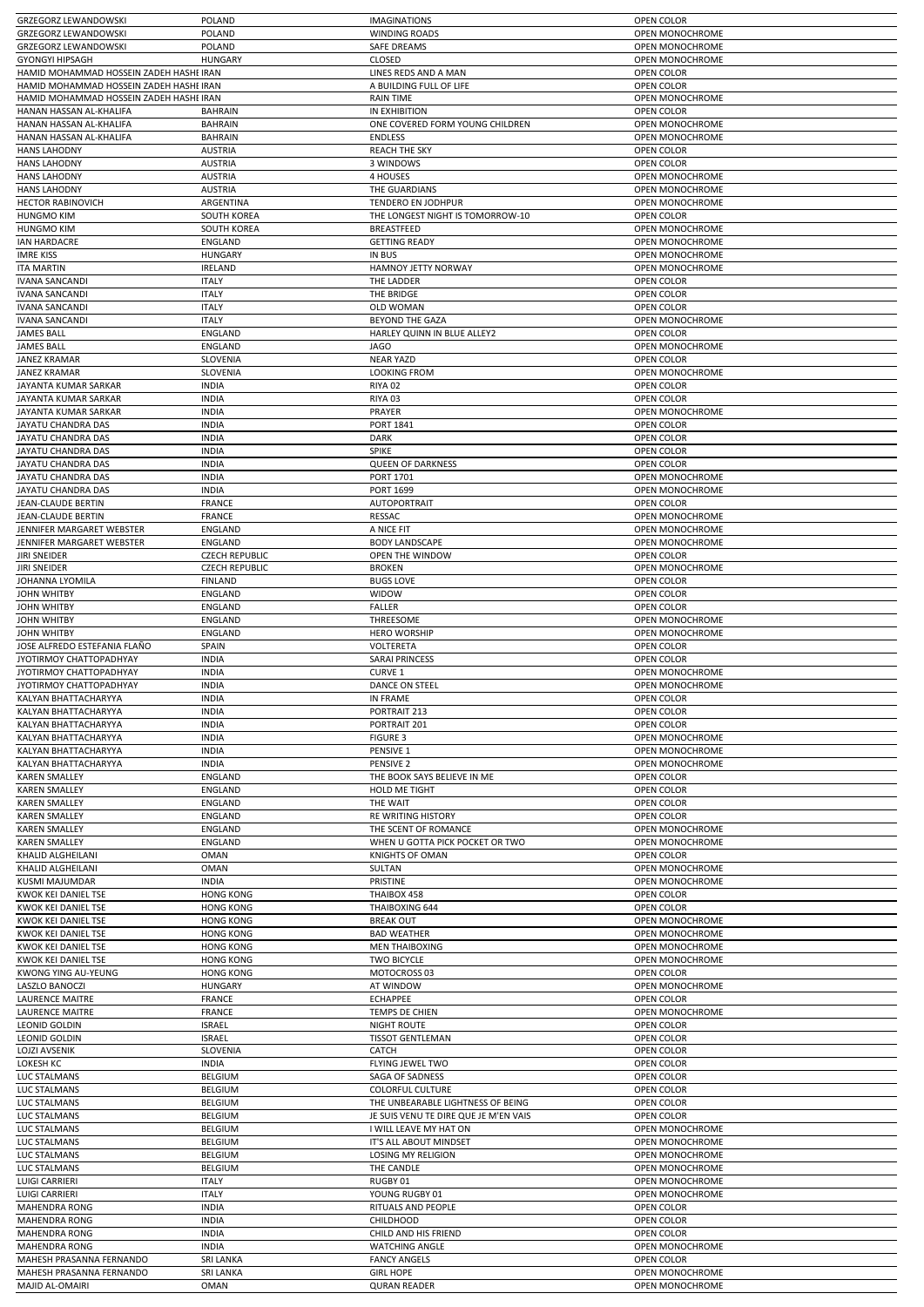| <b>MARC ROB</b>                          | LUXEMBOURG                | PADDELSCHLAG 1                                               | OPEN COLOR                    |
|------------------------------------------|---------------------------|--------------------------------------------------------------|-------------------------------|
| <b>MARC ROB</b>                          | LUXEMBOURG                | <b>BALLERINE 1</b>                                           | OPEN COLOR                    |
| <b>MARC ROB</b>                          | LUXEMBOURG                | POSE ARTISTIQUE, BW                                          | OPEN MONOCHROME               |
| MARCEL VAN BALKEN                        | NETHERLANDS               | REDREADINGHAT                                                | OPEN COLOR                    |
| <b>MARCEL VAN BALKEN</b>                 | NETHERLANDS               | SPIRALRUN                                                    | OPEN COLOR                    |
| MARCEL VAN BALKEN                        | NETHERLANDS               | LONELYBIKER                                                  | OPEN MONOCHROME               |
| <b>MARCEL VAN BALKEN</b>                 | NETHERLANDS               | QUICKSTEP                                                    | <b>OPEN MONOCHROME</b>        |
| MARCEL VAN BALKEN                        | NETHERLANDS               | <b>COLONNADE</b>                                             | OPEN MONOCHROME               |
| MARCEL VAN BALKEN                        | NETHERLANDS               | EYESHAPE                                                     | OPEN MONOCHROME               |
| <b>MAUREEN TOFT</b>                      | ENGLAND                   | MATING 604                                                   | OPEN COLOR                    |
| <b>MAUREEN TOFT</b>                      | ENGLAND                   | <b>LIONESS CARRYING CUB</b>                                  | OPEN COLOR                    |
| <b>MAURO CARLI</b>                       | <b>ITALY</b>              | <b>NASTAFA</b>                                               | OPEN COLOR                    |
| <b>MAURO CARLI</b>                       | <b>ITALY</b>              | <b>FLORICA E MARIA</b>                                       | OPEN COLOR                    |
| <b>MEHMET GOKYIGIT</b>                   | <b>CYPRUS</b>             | <b>BLUE CITY</b>                                             | OPEN COLOR                    |
| <b>MEHMET GOKYIGIT</b>                   | <b>CYPRUS</b>             | WATCHTOWER                                                   | OPEN COLOR                    |
| MEHMET GOKYIGIT                          | <b>CYPRUS</b>             | MEET MY SHADOW                                               | OPEN MONOCHROME               |
| <b>MEHMET GOKYIGIT</b>                   | <b>CYPRUS</b>             | <b>ROUTE OVER CUBIC</b>                                      | <b>OPEN MONOCHROME</b>        |
| MITHAIL AFRIGE CHOWDHURY                 | BANGLADESH                | SOCIAL DISTANCE                                              | OPEN COLOR                    |
| MITHAIL AFRIGE CHOWDHURY                 | BANGLADESH                | THE GUILLOTINE                                               | OPEN MONOCHROME               |
| MOUSUMI SARKAR                           | <b>INDIA</b>              | <b>ANGRY BOY</b>                                             | OPEN COLOR                    |
| MOUSUMI SARKAR                           | <b>INDIA</b>              | WITH PITCHERS                                                | OPEN MONOCHROME               |
| <b>MRINAL NATH</b>                       | <b>INDIA</b>              | <b>VISIT ABU DHABI</b>                                       | OPEN COLOR                    |
| <b>MRINAL SEN</b>                        | <b>INDIA</b>              | SPLASH OF YELLOW                                             | OPEN COLOR                    |
| MURAT BERKYÜREK                          | <b>TURKEY</b>             | <b>FISHER WOMEN</b>                                          | OPEN COLOR                    |
| NARAYANASWAMY K.M                        | <b>INDIA</b>              | <b>JUMPING SPIDER-3</b>                                      | OPEN COLOR                    |
| NARAYANASWAMY K.M                        | <b>INDIA</b>              | JACKEL WITH HEAD OF CHEETAL-3                                | OPEN COLOR                    |
| NGHIA NGUYEN HUU                         | <b>VIETNAM</b>            | <b>DANCING LOVE</b>                                          | OPEN MONOCHROME               |
| NGOC VAN NGUYEN                          | <b>VIETNAM</b>            | OLD AGE                                                      | OPEN COLOR                    |
| NGOC VAN NGUYEN                          | VIETNAM                   | BEAUTY OF CHAM GIRL                                          | OPEN MONOCHROME               |
| NICOLAI BABAIANTC                        | RUSSIAN FEDERATION        | <b>FUNERAL</b>                                               | OPEN MONOCHROME               |
| <b>NIKHIL PAUL</b>                       | <b>INDIA</b>              | BEAUTY WITH RED FLOWER                                       | <b>OPEN COLOR</b>             |
| <b>NIKHIL PAUL</b>                       | <b>INDIA</b>              | <b>UNVEIL EYES</b>                                           | <b>OPEN MONOCHROME</b>        |
| <b>NIKHIL PAUL</b>                       | <b>INDIA</b>              | <b>RASHIB</b>                                                | OPEN MONOCHROME               |
| <b>NIKHIL PAUL</b>                       | <b>INDIA</b>              | <b>ANANDINI 2</b>                                            | OPEN MONOCHROME               |
| <b>NILENDU BANERJEE</b>                  | <b>INDIA</b>              | SITTING WOMAN1                                               | <b>OPEN COLOR</b>             |
| NILENDU BANERJEE                         | <b>INDIA</b>              | JUNGLE QUEEN1                                                | OPEN COLOR                    |
| NILENDU BANERJEE                         | <b>INDIA</b>              | <b>CLAY CONCEPT 1</b>                                        | OPEN MONOCHROME               |
| NORBERT HOFMUELLER                       | <b>AUSTRIA</b>            | <b>LUFT HOLEN</b>                                            | OPEN COLOR                    |
| NORBERT HOFMUELLER                       | <b>AUSTRIA</b>            | <b>VOLL INS AUGE</b>                                         | OPEN COLOR                    |
| NORBERT HOFMUELLER                       | <b>AUSTRIA</b>            | SCHLITTENHUNDE                                               | OPEN COLOR                    |
| NORBERT HOFMUELLER                       | <b>AUSTRIA</b>            | <b>FREIER FALL 2</b>                                         | OPEN MONOCHROME               |
| <b>NYI THIKE AUNG</b>                    | <b>SOUTH KOREA</b>        | SMALL <sub>1</sub>                                           | OPEN COLOR                    |
| <b>NYI THIKE AUNG</b>                    | <b>SOUTH KOREA</b>        | <b>STAIRS</b>                                                | OPEN MONOCHROME               |
| <b>NYI THIKE AUNG</b>                    | <b>SOUTH KOREA</b>        | THE PEOPLE                                                   | OPEN MONOCHROME               |
| OKSANA ZUBACH                            | <b>UKRAINE</b>            | <b>MAGIC SUNRISE</b>                                         | OPEN COLOR                    |
| OLE MARTIN PETERSEN                      | DENMARK                   | <b>BRICK CITY</b>                                            | OPEN COLOR                    |
| PANKAJ SHARMA                            | <b>INDIA</b>              | <b>CELEBRATION OF COLOURS</b>                                | OPEN COLOR                    |
| PANKAJ SHARMA                            | <b>INDIA</b>              | <b>CHERISHING THEIR CULTURE</b>                              | OPEN COLOR                    |
| PANKAJ SHARMA                            | <b>INDIA</b>              | FESTIVAL OF JOYFULNESS                                       | OPEN COLOR                    |
| PANKAJ SHARMA                            | <b>INDIA</b>              | IN HIGH SPIRITS                                              | OPEN COLOR                    |
| PANTELIS KRANOS                          | <b>CYPRUS</b>             | <b>STONE FOREST</b>                                          | OPEN COLOR                    |
| <b>PANTELIS KRANOS</b>                   | <b>CYPRUS</b>             | HER RELAXING TIME                                            | OPEN COLOR                    |
| PANTELIS KRANOS                          | <b>CYPRUS</b>             | SYMPHONY OF BUBBLES                                          | <b>OPEN MONOCHROME</b>        |
| PANTELIS KRANOS                          | <b>CYPRUS</b>             | AWAITING UNDERWATER                                          | OPEN MONOCHROME               |
| PANTELIS KRANOS                          | <b>CYPRUS</b>             | ABOVE ELPIDA WRECK                                           | OPEN MONOCHROME               |
| PAUL BURWOOD                             | ENGLAND                   | POWER                                                        | OPEN COLOR                    |
| PAUL BURWOOD                             | ENGLAND                   | <b>CURVES AND ANGLES</b>                                     | OPEN MONOCHROME               |
| PAUL BURWOOD                             | <b>ENGLAND</b>            | oxo                                                          | <b>OPEN MONOCHROME</b>        |
| PAUL THOMPSON                            | <b>AUSTRALIA</b>          | PEARLS AND SILK                                              | OPEN MONOCHROME               |
| PERTTI YLINEN                            | <b>FINLAND</b>            | ERIKA 0Y2                                                    | OPEN COLOR                    |
| PERTTI YLINEN                            | <b>FINLAND</b>            | MIRJAMI 18E                                                  | OPEN MONOCHROME               |
| PETER BALANTIC                           | SLOVENIA                  | <b>BRIDGE</b>                                                | OPEN MONOCHROME               |
| PETER BALANTIC                           | SLOVENIA                  | <b>FOGGY MORNING</b>                                         | OPEN MONOCHROME               |
| PETER GENNARD                            | ENGLAND                   | LIVING WITH RELIGION                                         | OPEN COLOR                    |
| PETER GENNARD                            | <b>ENGLAND</b>            | <b>CHAIN MAKER</b>                                           | OPEN COLOR                    |
| PETER GENNARD                            | ENGLAND                   | <b>SECRET LIAISON</b>                                        | OPEN MONOCHROME               |
| PETER GENNARD                            | ENGLAND                   | THE HOME COMING                                              | OPEN MONOCHROME               |
| PETER GENNARD                            | <b>ENGLAND</b>            | THE DEMON DRINK                                              | OPEN MONOCHROME               |
| PETER MRAZ                               | <b>AUSTRIA</b>            | <b>MONSTER</b>                                               | OPEN COLOR                    |
| PETER MRAZ                               | <b>AUSTRIA</b>            | <b>NIGHT TRAIN</b>                                           | OPEN MONOCHROME               |
| PETER MRAZ                               | <b>AUSTRIA</b>            | <b>BUCH</b>                                                  | OPEN MONOCHROME               |
| PETER MRAZ                               | <b>AUSTRIA</b>            | THE LOOK                                                     | OPEN MONOCHROME               |
| PETER SMITH                              | <b>ENGLAND</b>            | THE DANCER                                                   | OPEN COLOR                    |
| PETER SMITH                              | ENGLAND                   | <b>QUARTER MASTER</b>                                        | OPEN COLOR                    |
| PETER SMITH                              | <b>ENGLAND</b>            | <b>NOT HAPPY</b>                                             | OPEN MONOCHROME               |
| PETER SMITH                              | ENGLAND                   | RETURN OF UNDERTAKER                                         | OPEN MONOCHROME               |
| PETER SMITH                              | ENGLAND                   | THE JOKER                                                    | OPEN MONOCHROME               |
| PIERFRANCESCO BARONI                     | <b>ITALY</b>              | FIRE ON THE ROOF                                             | OPEN COLOR                    |
| PIERFRANCESCO BARONI                     | <b>ITALY</b>              | LA SCALA                                                     | OPEN MONOCHROME               |
| PIETRO BUGLI                             | <b>ITALY</b>              | NOW WE ARE IN A CAGE                                         | OPEN MONOCHROME               |
| PIETRO BUGLI                             | <b>ITALY</b>              | <b>HAFLINGERS 2</b>                                          | OPEN MONOCHROME               |
| PIETRO BUGLI                             | <b>ITALY</b>              | <b>COUNTRYSIDE 1</b>                                         | OPEN MONOCHROME               |
| PIETRO BUGLI                             | <b>ITALY</b>              | <b>SHADOWS AND LIGHTS</b>                                    | OPEN MONOCHROME               |
| PRADIPTA ROY CHOWDHURY                   | <b>INDIA</b>              | WITH THE PREY                                                | OPEN COLOR                    |
| PRADIPTA ROY CHOWDHURY                   | <b>INDIA</b>              | <b>DEATH TRAP</b>                                            | OPEN COLOR                    |
| PRADIPTA ROY CHOWDHURY                   | <b>INDIA</b>              | FOR MY CHILDS ONLY                                           | OPEN MONOCHROME               |
| PRANAB SARKAR                            | <b>INDIA</b>              | COME TO ME                                                   | OPEN COLOR                    |
| PRANAB SARKAR                            | <b>INDIA</b>              | OPTICAL ILLUSION                                             | OPEN MONOCHROME               |
| PRANAB SARKAR                            | <b>INDIA</b>              | <b>SPARKLING RED 2</b>                                       | OPEN MONOCHROME               |
| PRASAD INDULKAR                          | <b>INDIA</b>              | ZESTFUL BRIDE 708487                                         | OPEN COLOR                    |
| PRASAD INDULKAR                          | <b>INDIA</b>              | <b>SHIKHA HK 702910</b>                                      | OPEN COLOR                    |
| PRASAD INDULKAR                          | <b>INDIA</b>              | MUSICALLY-YOURS-702604                                       | OPEN MONOCHROME               |
| PRASENJIT HANS                           | <b>INDIA</b>              | OLD MAN                                                      | OPEN COLOR                    |
| PRASENJIT HANS                           |                           |                                                              |                               |
|                                          | <b>INDIA</b>              | SADHU <sub>2</sub>                                           | OPEN MONOCHROME               |
| PRATEEK AGARWAL                          | <b>INDIA</b>              | <b>DEATH TRAP</b>                                            | OPEN COLOR                    |
| RAJ KUMAR SOM                            | <b>INDIA</b>              | <b>INNOCENT LOVE</b>                                         | OPEN COLOR                    |
| RICHARD BROOMFIELD<br>RICHARD BROOMFIELD | ENGLAND<br><b>ENGLAND</b> | SUNSET OVER LONE TREE, BABBACOMBE<br>RACE TO THE FINISH LINE | OPEN COLOR<br>OPEN MONOCHROME |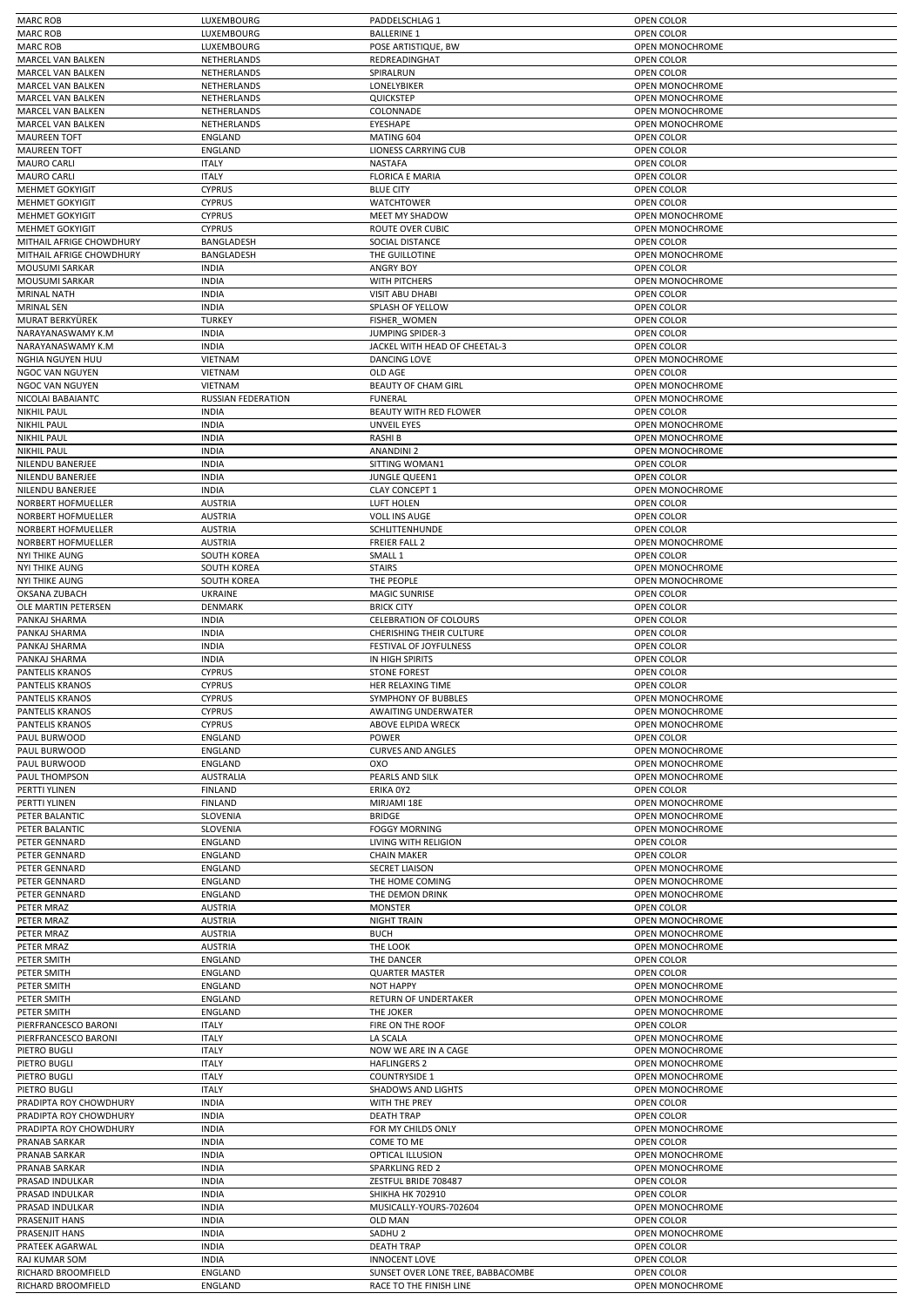|                                                                                                                                                                                                                                                                   | ENGLAND                      | THE GO BETWEEN                           | OPEN MONOCHROME                    |
|-------------------------------------------------------------------------------------------------------------------------------------------------------------------------------------------------------------------------------------------------------------------|------------------------------|------------------------------------------|------------------------------------|
| <b>ROB TEN TUSSCHER</b>                                                                                                                                                                                                                                           | NETHERLANDS                  | PROFESSION-WACHTMAKER-02                 | OPEN MONOCHROME                    |
| <b>ROBERT MILLIN</b>                                                                                                                                                                                                                                              | <b>ENGLAND</b>               | <b>ARTISTS CONTEMPLATING</b>             | OPEN COLOR                         |
|                                                                                                                                                                                                                                                                   |                              |                                          |                                    |
| <b>ROBERT MILLIN</b>                                                                                                                                                                                                                                              | ENGLAND                      | DANCING IN BLUE DRESS                    | OPEN COLOR                         |
| <b>ROBERT MILLIN</b>                                                                                                                                                                                                                                              | <b>ENGLAND</b>               | IN THE SIRENS GRASP                      | OPEN COLOR                         |
| <b>ROBERT MILLIN</b>                                                                                                                                                                                                                                              | ENGLAND                      | <b>DEMURE LOOKS</b>                      | OPEN MONOCHROME                    |
| <b>ROBERT MILLIN</b>                                                                                                                                                                                                                                              | ENGLAND                      | <b>FLOUR POWER</b>                       | <b>OPEN MONOCHROME</b>             |
| <b>ROBERT MILLIN</b>                                                                                                                                                                                                                                              | ENGLAND                      | <b>GRACEFUL LEAP ON BEAM</b>             | <b>OPEN MONOCHROME</b>             |
| <b>RUEDIGER SCHULZ</b>                                                                                                                                                                                                                                            | <b>GERMANY</b>               | <b>STYLIST</b>                           | OPEN COLOR                         |
| RUEDIGER SCHULZ                                                                                                                                                                                                                                                   | <b>GERMANY</b>               | <b>BLUE TIT IN SNOW</b>                  | OPEN COLOR                         |
|                                                                                                                                                                                                                                                                   |                              |                                          |                                    |
| RUEDIGER SCHULZ                                                                                                                                                                                                                                                   | <b>GERMANY</b>               | RED                                      | OPEN MONOCHROME                    |
| RUEDIGER SCHULZ                                                                                                                                                                                                                                                   | <b>GERMANY</b>               | UP AND DOWN                              | OPEN MONOCHROME                    |
| <b>SADIQUR RAHMAN</b>                                                                                                                                                                                                                                             | <b>INDIA</b>                 | TEACHER AND STUDENTS BW                  | <b>OPEN MONOCHROME</b>             |
| SALIM MOHAMMED AL HAJRI                                                                                                                                                                                                                                           | <b>OMAN</b>                  | THE LAST RACE                            | OPEN COLOR                         |
| SALIM MOHAMMED AL HAJRI                                                                                                                                                                                                                                           | <b>OMAN</b>                  | <b>TRAFFIC JAMS</b>                      | OPEN MONOCHROME                    |
| SALIM MOHAMMED AL HAJRI                                                                                                                                                                                                                                           | <b>OMAN</b>                  | CONVOY44                                 | OPEN MONOCHROME                    |
| <b>SAMIR MOHITE</b>                                                                                                                                                                                                                                               | <b>INDIA</b>                 | ONE CLICK PLEASE                         | OPEN COLOR                         |
| <b>SAMIR MOHITE</b>                                                                                                                                                                                                                                               | <b>INDIA</b>                 | MY GRANDMA                               | OPEN MONOCHROME                    |
| <b>SANDIP MANNA</b>                                                                                                                                                                                                                                               | <b>INDIA</b>                 | 2 SISTERS                                | OPEN MONOCHROME                    |
|                                                                                                                                                                                                                                                                   |                              |                                          |                                    |
| SANDIP MANNA                                                                                                                                                                                                                                                      | <b>INDIA</b>                 | GRACE                                    | OPEN MONOCHROME                    |
| SANDIPAN CHAUDHURI                                                                                                                                                                                                                                                | <b>INDIA</b>                 | LIGHTPAINTING                            | OPEN COLOR                         |
| SANTOSH DAS                                                                                                                                                                                                                                                       | NEPAL                        | FIGURE STUDY 008                         | OPEN MONOCHROME                    |
| <b>SANTOSH DAS</b>                                                                                                                                                                                                                                                | <b>NEPAL</b>                 | FIGURE STUDY 005                         | OPEN MONOCHROME                    |
| SANTOSH DAS                                                                                                                                                                                                                                                       | <b>NEPAL</b>                 | FIGURE STUDY 007                         | OPEN MONOCHROME                    |
| SANTOSH DAS                                                                                                                                                                                                                                                       | NEPAL                        | FIGURE STUDY 006                         | <b>OPEN MONOCHROME</b>             |
| SAURABH SIROHIYA                                                                                                                                                                                                                                                  | <b>INDIA</b>                 | DEV DEEPAWALI KE SONG                    | OPEN COLOR                         |
| SAURABH SIROHIYA                                                                                                                                                                                                                                                  | <b>INDIA</b>                 | WORKERS IN A SALT FIELD                  | OPEN COLOR                         |
| SAURABH SIROHIYA                                                                                                                                                                                                                                                  | <b>INDIA</b>                 | THE PRIDE OF PUSHKAR                     | <b>OPEN MONOCHROME</b>             |
|                                                                                                                                                                                                                                                                   |                              |                                          |                                    |
| SAURAV SARKAR                                                                                                                                                                                                                                                     | <b>INDIA</b>                 | <b>GLASSES &amp; HUES</b>                | OPEN COLOR                         |
| SAURAV SARKAR                                                                                                                                                                                                                                                     | <b>INDIA</b>                 | <b>RESOLUTE</b>                          | OPEN MONOCHROME                    |
| SAYANI CHOWDHURY                                                                                                                                                                                                                                                  | <b>INDIA</b>                 | THE MYSTERIOUS MIND                      | OPEN COLOR                         |
| SAYANI CHOWDHURY                                                                                                                                                                                                                                                  | <b>INDIA</b>                 | CLASSY                                   | OPEN COLOR                         |
| SAYANI CHOWDHURY                                                                                                                                                                                                                                                  | <b>INDIA</b>                 | <b>GLITTERING BEAUTY</b>                 | <b>OPEN MONOCHROME</b>             |
| SEHAM MOHAMMED                                                                                                                                                                                                                                                    | UNITED ARAB EMIRATES         | MY CITY AND THE FOG                      | OPEN COLOR                         |
|                                                                                                                                                                                                                                                                   |                              |                                          | OPEN MONOCHROME                    |
| SEHAM MOHAMMED                                                                                                                                                                                                                                                    | UNITED ARAB EMIRATES         | <b>BLACK AND WHITE</b>                   |                                    |
| SEHAM MOHAMMED                                                                                                                                                                                                                                                    | UNITED ARAB EMIRATES         | <b>STRIPPING</b>                         | OPEN MONOCHROME                    |
| SERPIL EROGLU                                                                                                                                                                                                                                                     | <b>TURKEY</b>                | YOUNG                                    | OPEN COLOR                         |
| SERPIL EROGLU                                                                                                                                                                                                                                                     | <b>TURKEY</b>                | <b>BREAD MAKING</b>                      | OPEN COLOR                         |
| SERPIL EROGLU                                                                                                                                                                                                                                                     | <b>TURKEY</b>                | <b>BARREL</b>                            | OPEN MONOCHROME                    |
| SERPIL EROGLU                                                                                                                                                                                                                                                     | <b>TURKEY</b>                | <b>LEATHER DRYING1</b>                   | OPEN MONOCHROME                    |
| SHADY ESSAM                                                                                                                                                                                                                                                       | EGYPT                        | <b>OLD MAN PORTRAIT</b>                  | OPEN COLOR                         |
| SHADY ESSAM                                                                                                                                                                                                                                                       | EGYPT                        | THE GIRL LLL                             | OPEN COLOR                         |
|                                                                                                                                                                                                                                                                   |                              |                                          |                                    |
| <b>SHADY ESSAM</b>                                                                                                                                                                                                                                                | EGYPT                        | <b>CHILDHOOD MEMORIES</b>                | OPEN MONOCHROME                    |
| SHADY ESSAM                                                                                                                                                                                                                                                       | EGYPT                        | <b>DOMINOES</b>                          | OPEN MONOCHROME                    |
| SHADY ESSAM                                                                                                                                                                                                                                                       | EGYPT                        | THE FARMER LL                            | OPEN MONOCHROME                    |
| SHERMAN CHEANG                                                                                                                                                                                                                                                    | MACAU                        | TABLE TENNIS COMPETITION                 | OPEN COLOR                         |
| SHERMAN CHEANG                                                                                                                                                                                                                                                    | MACAU                        | <b>VERY BIG FAMILY</b>                   | OPEN COLOR                         |
| SHERMAN CHEANG                                                                                                                                                                                                                                                    | MACAU                        | TANGO 1                                  | OPEN MONOCHROME                    |
| SHIN WOO RYU                                                                                                                                                                                                                                                      | SOUTH KOREA                  | TERRACED FIELD 05                        | OPEN COLOR                         |
|                                                                                                                                                                                                                                                                   |                              |                                          |                                    |
| SHIN WOO RYU                                                                                                                                                                                                                                                      | <b>SOUTH KOREA</b>           | ICE CLIFF CLIMBING                       | OPEN COLOR                         |
|                                                                                                                                                                                                                                                                   |                              |                                          |                                    |
|                                                                                                                                                                                                                                                                   | <b>SOUTH KOREA</b>           | DESERT 07                                | OPEN MONOCHROME                    |
|                                                                                                                                                                                                                                                                   | <b>SOUTH KOREA</b>           | CHALLENGE3                               | OPEN MONOCHROME                    |
|                                                                                                                                                                                                                                                                   | <b>INDIA</b>                 | PRAY FOR LIFE                            | OPEN COLOR                         |
|                                                                                                                                                                                                                                                                   |                              |                                          |                                    |
| SHIN WOO RYU<br>SHIN WOO RYU<br>SHIRSHENDU CHAKRABORTY<br>SHIRSHENDU CHAKRABORTY                                                                                                                                                                                  | <b>INDIA</b>                 | MATERNITY DREAM                          | OPEN COLOR                         |
|                                                                                                                                                                                                                                                                   | <b>INDIA</b>                 | THE MUSICIAN                             | OPEN COLOR                         |
|                                                                                                                                                                                                                                                                   | <b>INDIA</b>                 | ELEGANCY                                 | OPEN MONOCHROME                    |
|                                                                                                                                                                                                                                                                   | <b>INDIA</b>                 | FREEDOM                                  | OPEN MONOCHROME                    |
| SHIRSHENDU CHAKRABORTY<br>SHIRSHENDU CHAKRABORTY<br>SHIRSHENDU CHAKRABORTY<br><b>SIMON FLETCHER</b>                                                                                                                                                               | SOUTH AFRICA                 | WALK IN THE FOREST                       | OPEN COLOR                         |
|                                                                                                                                                                                                                                                                   | <b>SOUTH AFRICA</b>          | <b>INSIDE THE CRYPT</b>                  | OPEN COLOR                         |
|                                                                                                                                                                                                                                                                   | SOUTH AFRICA                 | SOFT REFLECTION                          | OPEN COLOR                         |
| SIMON FLETCHER<br>SIMON FLETCHER                                                                                                                                                                                                                                  |                              |                                          | <b>OPEN MONOCHROME</b>             |
|                                                                                                                                                                                                                                                                   | SOUTH AFRICA                 | UNDER THE MILKY WAY                      |                                    |
| SIMON FLETCHER<br>SIMON FLETCHER                                                                                                                                                                                                                                  | SOUTH AFRICA                 | <b>GUITARIST</b>                         | OPEN MONOCHROME                    |
| <b>SIMONE BODDI</b>                                                                                                                                                                                                                                               | <b>ITALY</b>                 | <b>BERNINA 2</b>                         | OPEN COLOR                         |
|                                                                                                                                                                                                                                                                   | <b>ITALY</b>                 | <b>BERNINA 1</b>                         | OPEN COLOR                         |
| <b>SIMONE BODDI</b><br><b>SIMONE BODDI</b>                                                                                                                                                                                                                        | <b>ITALY</b>                 | VAL D ORCIA 69                           | OPEN MONOCHROME                    |
| SITANATH PAUL                                                                                                                                                                                                                                                     | <b>INDIA</b>                 | DARK                                     | OPEN COLOR                         |
| SITANATH PAUL                                                                                                                                                                                                                                                     | <b>INDIA</b>                 | <b>NANDITA</b>                           | OPEN COLOR                         |
| SITANATH PAUL                                                                                                                                                                                                                                                     | <b>INDIA</b>                 | <b>KNITTING</b>                          | OPEN COLOR                         |
| SITANATH PAUL                                                                                                                                                                                                                                                     | <b>INDIA</b>                 | SWASTIKA                                 | OPEN MONOCHROME                    |
| SITANATH PAUL                                                                                                                                                                                                                                                     | <b>INDIA</b>                 | MARIA 2                                  | OPEN MONOCHROME                    |
|                                                                                                                                                                                                                                                                   | <b>INDIA</b>                 |                                          |                                    |
| SITANATH PAUL                                                                                                                                                                                                                                                     |                              | STARE                                    | OPEN MONOCHROME                    |
| SITANATH PAUL                                                                                                                                                                                                                                                     | <b>INDIA</b>                 | <b>MEGHNA</b>                            | OPEN MONOCHROME                    |
| SLADJANA RADOVANOVIC                                                                                                                                                                                                                                              | SERBIA                       | RADICA WITH ICON                         | OPEN COLOR                         |
| SLADJANA RADOVANOVIC                                                                                                                                                                                                                                              | SERBIA                       | <b>GIRL WITH THE GLASS</b>               | OPEN COLOR                         |
| SLADJANA RADOVANOVIC                                                                                                                                                                                                                                              | SERBIA                       | BLACK-2                                  | OPEN MONOCHROME                    |
| SOUMYENDU BAG                                                                                                                                                                                                                                                     | <b>INDIA</b>                 | DISPARATE                                | OPEN COLOR                         |
| SOUMYENDU BAG                                                                                                                                                                                                                                                     | <b>INDIA</b>                 | SORROW                                   | OPEN COLOR                         |
| SOUMYENDU BAG                                                                                                                                                                                                                                                     | <b>INDIA</b>                 | <b>MAORI WARRIOR</b>                     | OPEN MONOCHROME                    |
| <b>SREERAM NAINI</b>                                                                                                                                                                                                                                              | <b>INDIA</b>                 | <b>CAPTAIN</b>                           | OPEN COLOR                         |
|                                                                                                                                                                                                                                                                   |                              |                                          |                                    |
| <b>SREERAM NAINI</b>                                                                                                                                                                                                                                              | <b>INDIA</b>                 | <b>BLESSING TIME</b>                     | OPEN COLOR                         |
| <b>SREERAM NAINI</b>                                                                                                                                                                                                                                              | <b>INDIA</b>                 | <b>CHILL</b>                             | OPEN MONOCHROME                    |
| <b>SREERAM NAINI</b>                                                                                                                                                                                                                                              | <b>INDIA</b>                 | <b>GRAND MOTHER 2</b>                    | OPEN MONOCHROME                    |
| <b>SREERAM NAINI</b>                                                                                                                                                                                                                                              | <b>INDIA</b>                 | <b>LIGHT AND SHADE 3</b>                 | OPEN MONOCHROME                    |
| <b>SUBHASIS DUTTA</b>                                                                                                                                                                                                                                             | <b>INDIA</b>                 | SENORITA                                 | OPEN COLOR                         |
|                                                                                                                                                                                                                                                                   | <b>INDIA</b>                 | <b>QUEEN NEFERTITI</b>                   | OPEN MONOCHROME                    |
|                                                                                                                                                                                                                                                                   | <b>INDIA</b>                 | <b>GOLDFINGER</b>                        | OPEN COLOR                         |
|                                                                                                                                                                                                                                                                   |                              |                                          |                                    |
|                                                                                                                                                                                                                                                                   | <b>INDIA</b>                 | <b>GREEN BEAUTY</b>                      | OPEN COLOR                         |
|                                                                                                                                                                                                                                                                   | <b>INDIA</b>                 | OPEN WINDOW 2                            | OPEN MONOCHROME                    |
|                                                                                                                                                                                                                                                                   | <b>INDIA</b>                 | <b>RED HUT IN KASTE</b>                  | OPEN COLOR                         |
|                                                                                                                                                                                                                                                                   | <b>INDIA</b>                 | <b>DIAGONAL RUN</b>                      | OPEN COLOR                         |
|                                                                                                                                                                                                                                                                   | <b>INDIA</b>                 | DOWN THEY COME                           | OPEN MONOCHROME                    |
|                                                                                                                                                                                                                                                                   | <b>INDIA</b>                 | ENTANGLE                                 | OPEN MONOCHROME                    |
|                                                                                                                                                                                                                                                                   | <b>INDIA</b>                 | <b>RESTING DIVA</b>                      | OPEN MONOCHROME                    |
|                                                                                                                                                                                                                                                                   | <b>INDIA</b>                 | THE BIRD GIRL                            | OPEN COLOR                         |
| <b>SUBHASIS DUTTA</b><br>SUBHASISH BHANDARI<br><b>SUBHO SAHA</b><br><b>SUBHO SAHA</b><br><b>SUBRATA BYSACK</b><br><b>SUBRATA BYSACK</b><br><b>SUBRATA BYSACK</b><br><b>SUBRATA BYSACK</b><br><b>SUBRATA BYSACK</b><br><b>SUSHROOTA SARKAR</b><br>SUSHROOTA SARKAR | <b>INDIA</b>                 | <b>JOYFUL MOMENT</b>                     | OPEN COLOR                         |
|                                                                                                                                                                                                                                                                   |                              |                                          |                                    |
| SUSHROOTA SARKAR                                                                                                                                                                                                                                                  | <b>INDIA</b>                 | <b>GIRL WITH HER PETS</b>                | OPEN MONOCHROME                    |
| SUSHROOTA SARKAR<br>SUSHROOTA SARKAR                                                                                                                                                                                                                              | <b>INDIA</b><br><b>INDIA</b> | <b>BEST FRIENDS</b><br>THE INNOCENT LOOK | OPEN MONOCHROME<br>OPEN MONOCHROME |